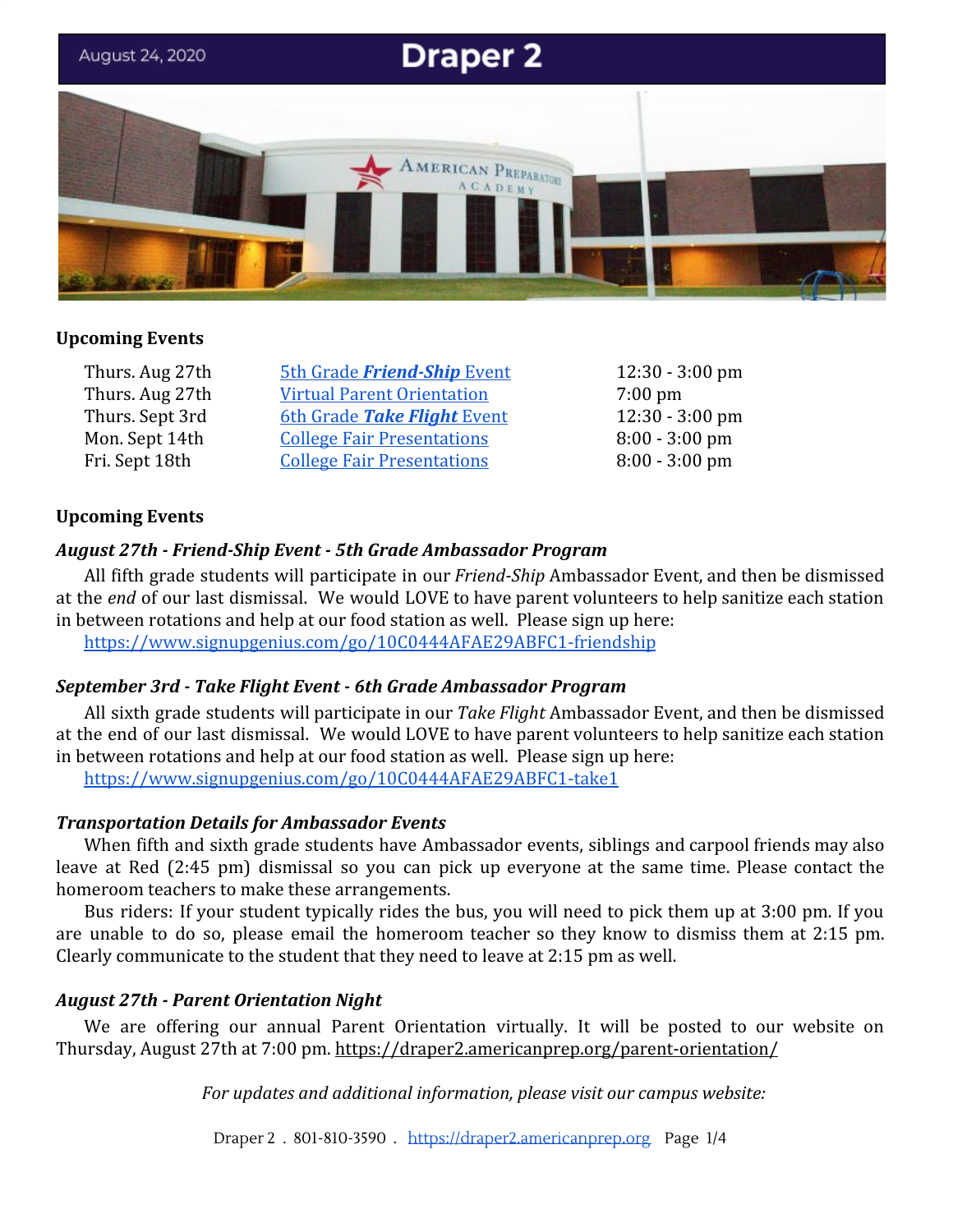## **August Builders Theme - Be a Builder**

The founders of our school memorized poetry growing up and we have incorporated this tradition into our school. Memorizing poetry is good for the brain and the heart. When we call ourselves "Builders" we are referencing the ideas and intentions of the attached "Builders" poem. At American Prep, all of our students and staff memorize the poem. Take some time to read it, and see if you can memorize it with your students. [Click here to view the Builders Poem](https://draper2.americanprep.org/be-a-builder/)

### **From the Academic Office**

Welcome back! It was such a pleasure seeing so many of our wonderful students back in the classroom eager to learn. We missed them! We want to thank all of our families for their patience while we have worked hard to orchestrate two different learning platforms — on-campus and off-campus. Collecting and organizing materials for our off-campus students has been a monumental task, and it has delayed some of our normal start-of-school routines, such as setting up Alma. We recognize and appreciate your patience as we do our best to get everything up and running as soon as possible. Again, we are thrilled to be back in school with our students and staff, and we look forward to an exciting year.

## **From the Administrative Office**

#### *Governor's Orders Regarding Masks*

The Governor has issued additional orders about wearing face masks. As used in this order:

"Face mask" means a face covering that:

- i. covers the nose and mouth without openings that can be seen through;
- ii. is made of synthetic or natural fabrics;
- iii. secures under the chin;
- iv. fits snugly against the nose and sides of the face; and
- v. does not have an exhalation valve or vent.

Starting tomorrow, all staff and students need to wear masks that meet these requirements. Please refer to the documents here: [Mask Order Highlights](https://draper2.americanprep.org/wp-content/uploads/sites/3/2020/08/CS-Highlights-of-Mask_Order_FAQ_08.20.2020.pdf) [Mask Order FAQ](https://draper2.americanprep.org/wp-content/uploads/sites/3/2020/08/Mask_Order_FAQ.pdf) [State Public Health Order](https://draper2.americanprep.org/wp-content/uploads/sites/3/2020/08/State-Public-Health-Order-UPHO-2020-11-v.2.pdf)

### *Student Pick-up*

To see the time and curb your family is assigned to, log in to your Skyward account and click on the BUSING tab. For any changes to your pick-up time or curb, please send your request to: [carpool@apamail.org](mailto:carpool@apamail.org)

## *Student Check-out*

If you need to check your student out, please arrive before 2:45/1:45 pm and allow 10 minutes for us to locate your student, for your student to then get their materials and get to the front office.

#### *Special Circumstance Pick-up Time*

If you need to arrive on campus earlier than your regular pick up time, please email your student's teacher and our front office [\(mcarman@apamail.org](mailto:mcarman@apamail.org)) so they are aware of your special circumstances. The front office will issue you a one-day pick-up tag that can be shown at the entrance to our property. This will avoid delays!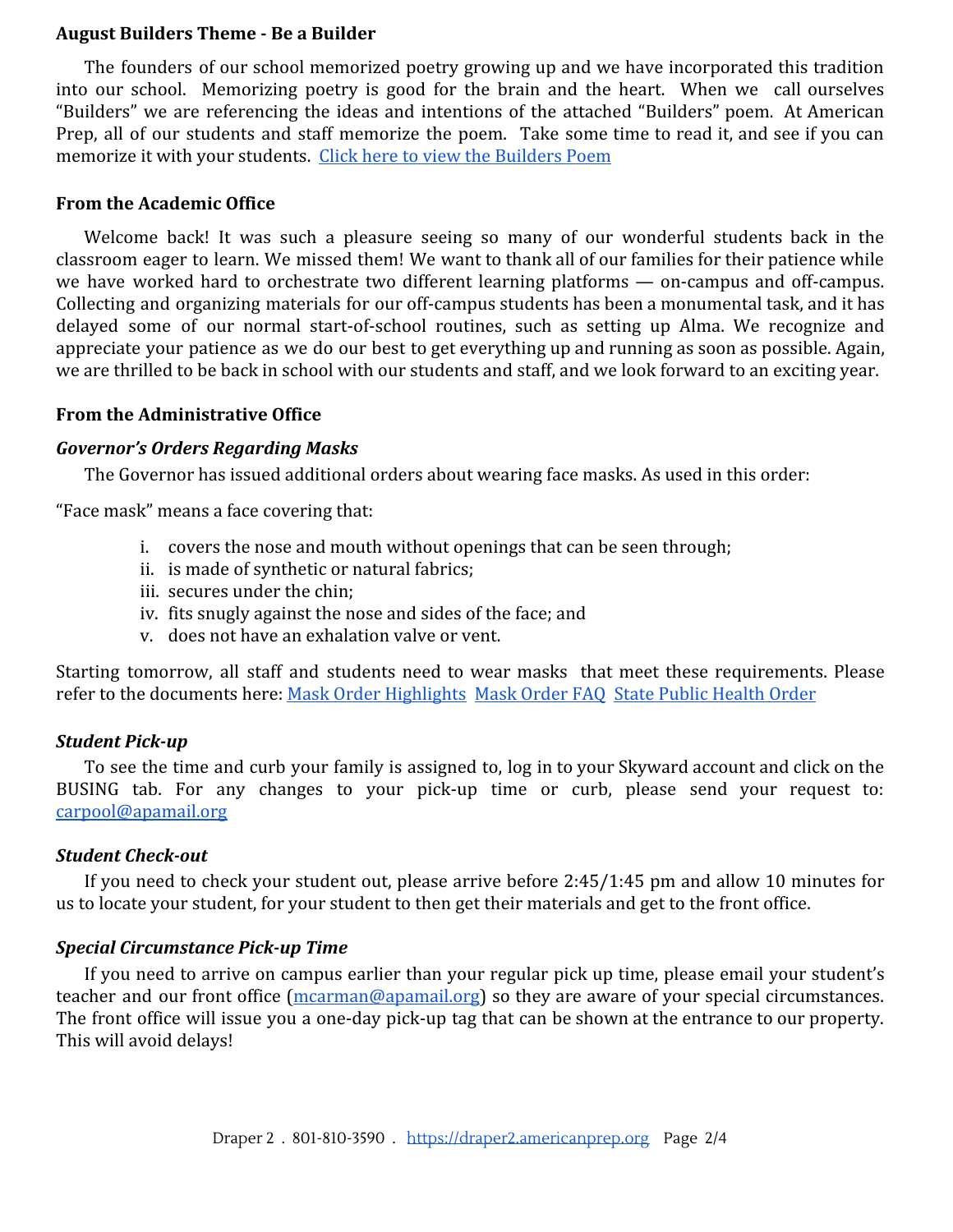## *Busing*

If you are interested in using the bus service, please register for the waiting list. <https://www.americanprep.org/bus-program/>

## *Yearbook Photos Needed*

Believe it or not, we are already starting to think about how we want our Yearbook to be laid out and we would love to have a page celebrating everyone's arrival back at school! If you have any pictures dropping off your student(s) this week, please email them to Mrs. Carman at [mcarman@apamail.com](mailto:mcarman@apamail.com)!

### *Skyward - New Software for Families*

We are excited to use Skyward to track attendance, submit Wellness Checks, and update information. Click here for more information<https://draper2.americanprep.org/skyward-for-parents/> *Chess Wizards Online*

For those students who participated in our Chess Club and any other students interested in Chess, here is some good information about an On-Line Chess Program.

<https://chesswizards.com/>

### **Character Development Corner - Mandy Brown**

Welcome back to school! We are so happy to see your children every day again. We have truly missed them. We have a lot of great things to look forward to right at the beginning of the school year; please come join us if you can. Our school is a special place because of our wonderful parents and school community!

### <span id="page-2-0"></span>*College Fair Event*

Calling all volunteers! Help us at our COLLEGE FAIR!

Our annual college fair has become a wonderful tradition which is only possible because of our AMAZING PARENT VOLUNTEERS that day! Did you love your college experience? Do you have a career you are passionate about? Then you would be PERFECT to join in this year!

Dates:

- MONDAY, SEPTEMBER 14th 8:00 am to 3:00 pm
- FRIDAY, SEPTEMBER 18th 8:00 am to 3:00 pm

<https://www.signupgenius.com/go/10C0444AFAE29ABFC1-college4>

\*\*You will be doing a seven-minute presentation/interactive experience 3 times in one hour (for 3 different classes who rotate in) So for example, a pediatrician who graduated from the U might bring a Utah flag, a Utah t-shirt, and have a stethoscope, a blood pressure cuff, and a roll of stickers to give away. \*\*it is not required that you give something away at your presentation!\*\* At your presentation, you could have a demonstration, a game, or anything else to show a group of approximately 20 kids (one class) in our large upstairs multipurpose room. Searching "pinterest" or "google" you can find a lot of great ideas. (You will present to about 60 kids during one hour)

More ideas here:<https://www.sparksinslp.com/college-and-career-exploration.html>

Thank you, it's going to be a memorable and valuable event for our kids!

# *Parent Ambassador Club*

We are working on how we are launching this under our state guidelines with COVID-19, but please watch the newsletter for details about this exciting new club where we will learn together, get trained for exclusive volunteer opportunities, and grow our parent community to be stronger than ever! ALL are welcome!!